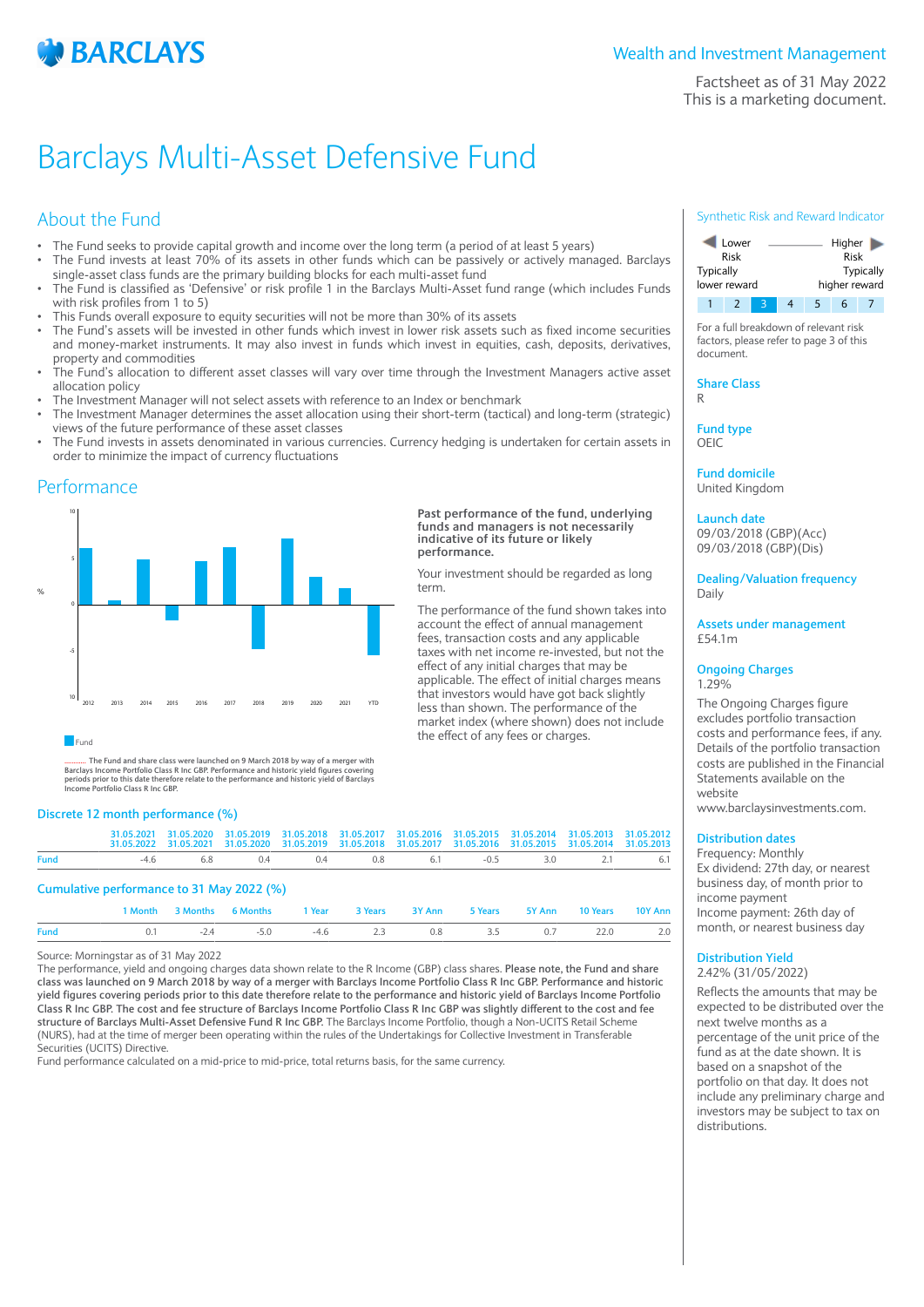

Factsheet as of 31 May 2022 This is a marketing document.

# Barclays Multi-Asset Defensive Fund

## Asset Allocation

| <b>Asset Class</b>                 | Strategic Asset Allocation (%) | <b>Tactical Tilts</b> | Portfolio (%) |
|------------------------------------|--------------------------------|-----------------------|---------------|
| Cash & Short Maturity Bonds        | 77.0                           | <b>Neutral</b>        | 19.8          |
| Developed Government Bonds         | 71.0                           | Neutral               | 21.7          |
| Investment Grade Bonds             | 77.0                           | <b>Neutral</b>        | 22.0          |
| High Yield & Emerging Market Bonds | 71.0                           | Neutral               | 71.3          |
| Developed Markets Equities         | 11.0                           | Overweight            | 13.9          |
| <b>Emerging Markets Equities</b>   | 3.0                            | <b>Underweight</b>    |               |

Source: Morningstar

# Portfolio Holdings

| 14.9%  | <b>GlobalAccess Global Corporate Bond</b>                              |  |
|--------|------------------------------------------------------------------------|--|
|        |                                                                        |  |
| 50.0%  | Wellington                                                             |  |
| 50.0%  | <b>PIMCO</b>                                                           |  |
| 12.8%  | <b>GlobalAccess Global Government Bond</b>                             |  |
| 100.0% | <b>PIMCO</b>                                                           |  |
|        |                                                                        |  |
| 10.2%  | <b>GlobalAccess Global Short Duration Bond</b>                         |  |
| 100.0% | T Rowe Price                                                           |  |
| 9.2%   | GlobalAccess Global High Yield Bond                                    |  |
|        |                                                                        |  |
| 60.0%  | Nomura                                                                 |  |
| 40.0%  | Oaktree                                                                |  |
| 8.0%   | PIMCO Global Real Return Fund                                          |  |
|        |                                                                        |  |
| 7.2%   | <b>GlobalAccess Global Equity Income</b>                               |  |
|        |                                                                        |  |
| 25.0%  | Artemis                                                                |  |
| 45.0%  | Kleinwort Benson Investors                                             |  |
| 30.0%  | <b>Baillie Gifford</b>                                                 |  |
| 5.1%   | <b>GlobalAccess Emerging Market Local</b><br><b>Currency Debt Fund</b> |  |
|        |                                                                        |  |
| 40.0%  | Colchester Global Investors                                            |  |
| 60.0%  | <b>BlackRock</b>                                                       |  |
| 4.7%   | Barclays UK Equity Income                                              |  |
|        |                                                                        |  |
| 60.0%  | Jupiter                                                                |  |
| 40.0%  | Aberdeen Standard                                                      |  |

| 4.4%    | <b>GlobalAccess Emerging Market Debt</b>                         |
|---------|------------------------------------------------------------------|
| 30.0%   | Lazard Asset Management                                          |
| 70.0%   | Wellington                                                       |
| 3.2%    | <b>GlobalAccess Emerging Market Equity</b>                       |
|         |                                                                  |
| 20.0%   | Arrowstreet                                                      |
| 4.0%    | <b>ARX Investimentos</b>                                         |
| 10.0%   | Pzena Investment Management                                      |
| 46.0%   | Schroders                                                        |
| 20.0%   | NS Partners                                                      |
| 2.0%    | iShares Global Corp Bond UCITS ETF                               |
|         |                                                                  |
| 1.7%    | iShares USD High Yield Corp Bond UCITS<br>FTF                    |
|         |                                                                  |
| 1.5%    | iShares Core MSCI World UCITS FTF                                |
| 1.0%    | SPDR Bloomberg Barclays Emerging<br>Markets Local Bond UCITS ETF |
|         |                                                                  |
| 0.5%    | iShares Core MSCI World UCITS FTF H                              |
| $0.0\%$ | GlobalAccess Europe (ex-UK) Alpha                                |
|         |                                                                  |
| 35.0%   | Allianz Global Investors                                         |
| 35.0%   | Invesco                                                          |
| 30.0%   | <b>BlackRock</b>                                                 |
| 13.7%   | Other                                                            |
|         |                                                                  |

**Price** £1.02 (31/05/2022)(GBP)(Acc) £0.93 (31/05/2022)(GBP)(Dis)

## **Holdings**

27

**ISA allowable?** Yes

**SIPP allowable?** Yes

**Sedol code** BD93Z16 (GBP)(Acc) BD93Z05 (GBP)(Dis)

## **ISIN code**

GB00BD93Z160 (GBP)(Acc) GB00BD93Z053 (GBP)(Dis)

## **Bloomberg code**

BAMADRA:LN (GBP)(Acc) BAMADRI:LN (GBP)(Dis)

## **Management Company**

Barclays Asset Management Limited

### **Depositary**

Northern Trust Investor Services Limited

## **Investment Manager**

Barclays Investment Solutions Limited

Source: Barclays and Northern Trust

'Other' includes cash and futures positions. Be aware, funds investing in overseas securities are exposed to currency exchange risks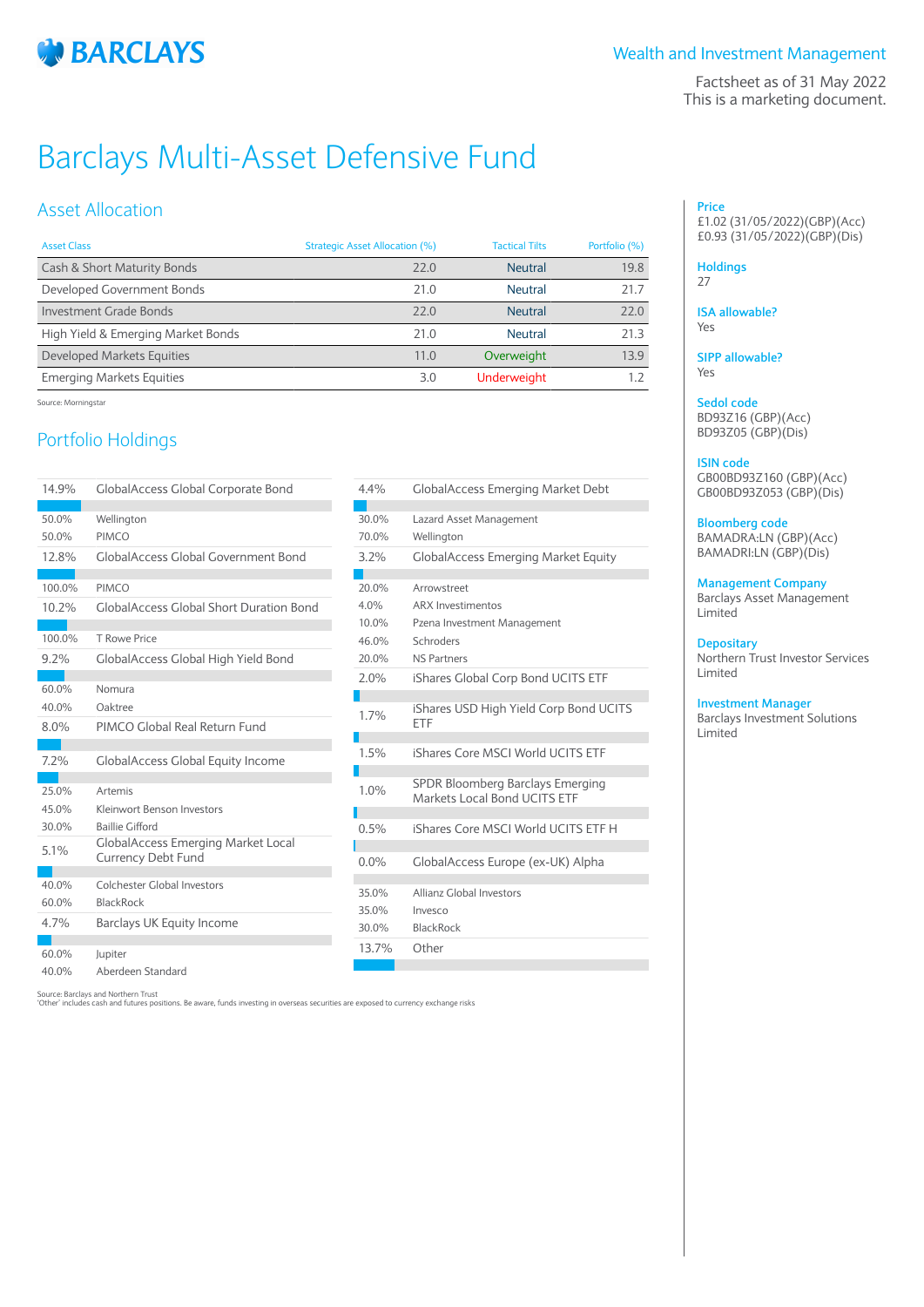

Factsheet as of 31 May 2022 This is a marketing document.

# Barclays Multi-Asset Defensive Fund

## Risk Factors

## Charges to Capital

These funds take part or all of the annual management charges from capital rather than the income generated by the fund, increasing the potential for the capital value of your investment to be eroded.

#### Derivative Exposure

The fund invests in derivatives as part of its investment strategy, over and above their use for Efficient Portfolio Management (EPM). Investors should be aware that the use of these instruments can, under certain circumstances, increase the volatility and risk profile of the Fund beyond that expected of a fund that only invests in equities. The fund may also be exposed to the risk that the company issuing the derivative may not honour their obligations which in turn could lead to losses arising.

#### Emerging Markets

Emerging markets are generally less well regulated than the UK and it can sometimes be difficult to buy and sell investments in these areas. There is also an increased chance of political and economic instability and so these funds carry higher risks than those investing in larger, more established markets.

#### Exchange Rate

The value of investments and any income from them may decrease or increase as a result of changes in exchange rates between currencies.

#### High Yield Bonds

These funds invest in high yield bonds, which carry a greater risk of default than investment grade corporate bonds. Economic conditions will also have a greater effect on their price.

## Long Term Investments

Stock market investments should be regarded as long term investments.

#### Volatility

Investments in the fund tend to be volatile and investors should expect an above-average price increase or decrease.

#### Inflation

Inflation will reduce the real value of your investments in future.

### Returns are not guaranteed

What you receive when you sell your investment is not guaranteed, it depends on how your investments perform.

#### Taxation and tax relief

Levels of taxation and tax relief are subject to change.

#### Value of Investments

The value of investments and the income you receive from them can fall as well as rise.